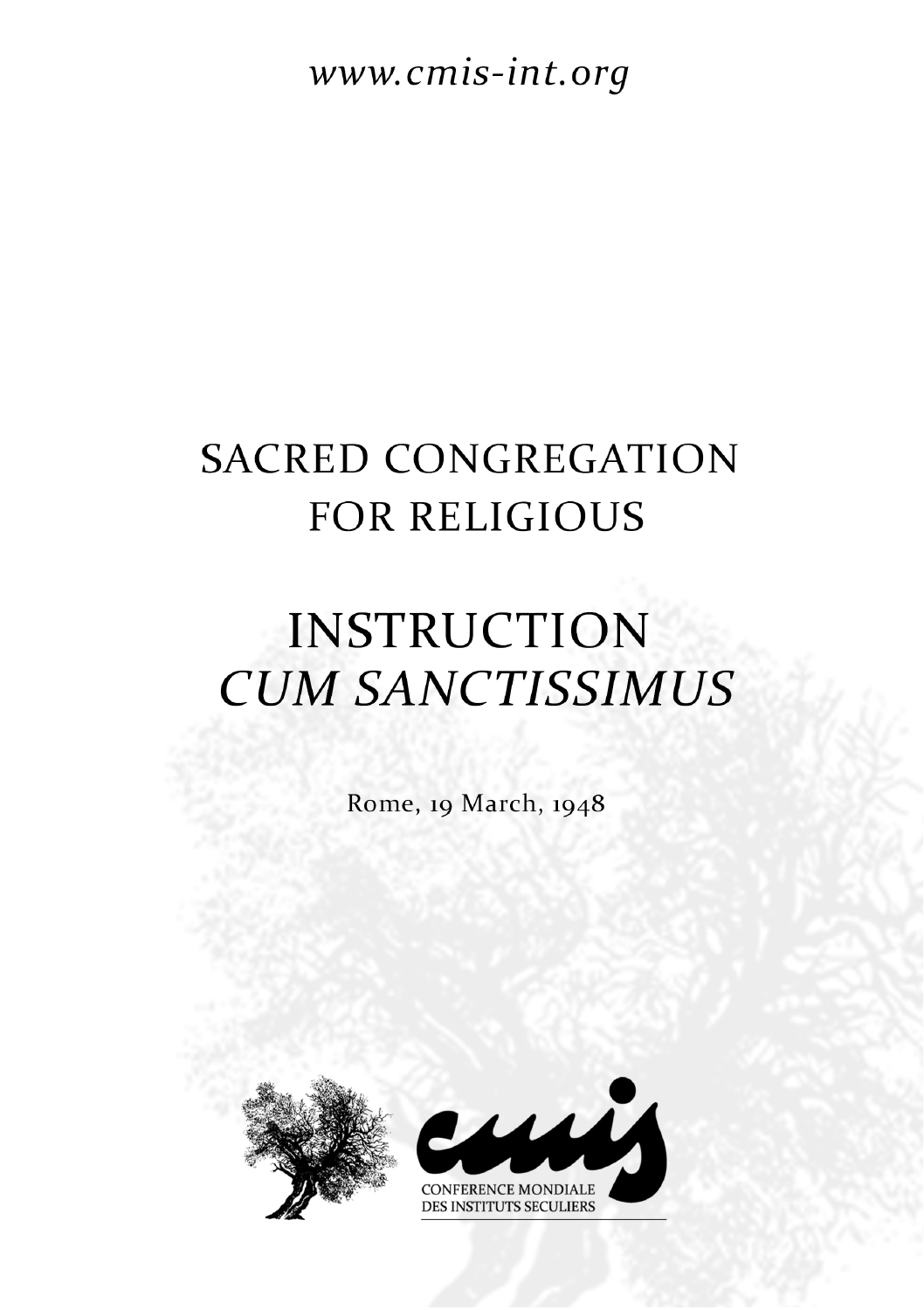## SACRED CONGREGATION FOR RELIGIOUS INSTRUCTION CUM SANCTISSIMUS

l. When Pope Pius XII promulgated the Constitution Provida Mater Ecclesia he assigned to the Congregation for Religious, as having competence in this field, the executive responsibility for carrying it into effect. This means that as need arises, and as experience suggests, the Congregation should legislate for Secular Institutes in general and in particular cases by way of interpreting Provida Mater or by supplementary and practical legislation (Art. II, 82.2).

2. Complete and fixed legislation is not at present feasible - it would restrict the development of the Institutes - but there are points which have in fact been imperfectly understood or interpreted, and these need to be clarified and settled taking into consideration the Motu Proprio Primo feliciter. The present document is intended to give the broad lines, the fundamentals, which will keep Secular Institutes on the right lines.

3. l. In accordance with Art. V, 2 and Art. VI of Provida Mater, approval and foundation of a Secular Institute is reserved to Bishops, after consultation of the Sacred Congregation for Religious. It is not therefore possible for an association to assume the title of a Secular Institute on the grounds that it has the requisite qualifications, viz. that it is an association professing Christian perfection and devoted to apostolate in the world, and that it conforms with Articles I and III of Provida Mater Ecclesia.

4. 2. All associations which qualify as Secular Institutes, including those in Mission territories, come under the Sacred Congregation for Religious (Art. IV, l and 2) and the provisions of Provida Mater Ecclesia. As laid down in Primo feliciter (no. V), they may not continue as simple associations of the faithful (as in the Codex Book 2, Part IV). But see no. 5 below.

5. 3. By "Bishop" in par. 2 above, is meant exclusively the Local Ordinary. The petition for leave to make the foundation must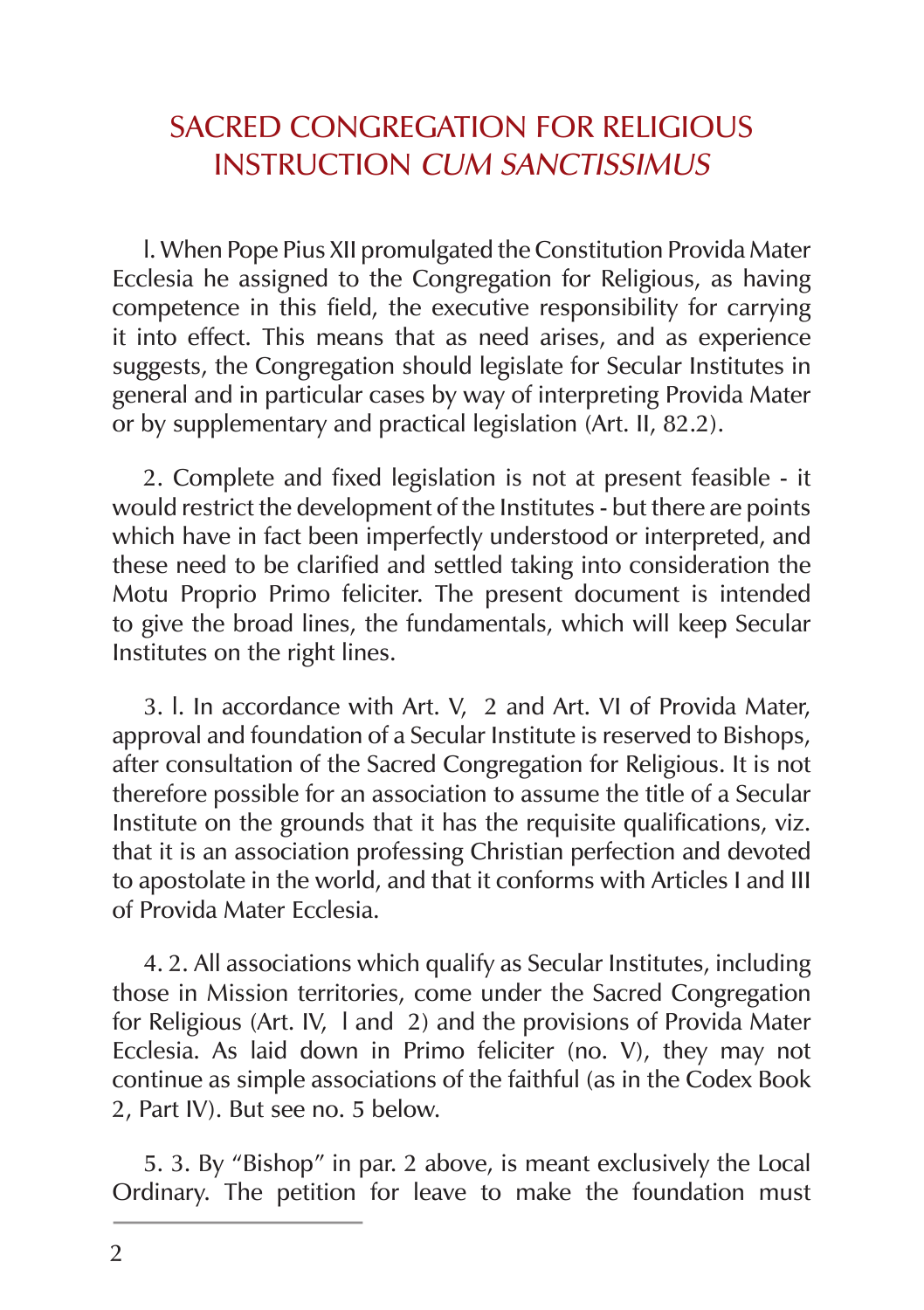be accompanied by the information listed in the Norms for the founding of a Congregation (S.C.R. 6 March 1921, 3-8) as these may be applicable to Secular Institutes (Art. VII). Six copies of the draft Constitutions are also required, in Latin or one of the languages accepted in the Curia, and Directories and other documents relevant to the spirit and way of life and organization of the Institute. The Constitutions should contain and express the nature of the Institute, the kind or categories of members, the government, the form of consecration (Art. III, 2), the bond arising from membership (Art. III, 3), the house of residence (Art. III,  $5\overline{4}$ ), training methods and devotional customs.

6. 4. Associations canonically founded or approved by Bishops before the promulgation of Provida Mater Ecclesia, as also those which had received some form of pontifical approval as lay associations, may apply for recognition as Secular Institutes of diocesan or pontifical right. Each case will be considered on its own merits in the light of Art. VI and VII of Provida Mater. The following documentation is required: The original documents of foundation or approval; the Constitutions so far observed; a brief account of the beginnings and of the subsequent history of the Institute; the regulations they have followed in their way of life, of their apostolate; besides which, particularly if they are of diocesan right, commendatory letters from the Ordinaries in whose dioceses they have centres.

7. 5. It is not considered opportune to present to the Sacred Congregation, with a view to foundation as a Secular Institute, Associations of comparatively recent foundation, or those not sufficiently developed, or the new groups continually coming into existence. Such Associations may have all the marks of a good solid future Secular Institute, but as a general rule to which exception can only be made for grave reasons subject to close scrutiny, they are to remain in the care of the Bishop as simple Associations existing "de facto" rather than "de jure", then, in consecutive stages gradually be given status as Pious Unions, Sodalities or Confraternities until after a time of testing by the Ordinary they clearly qualify.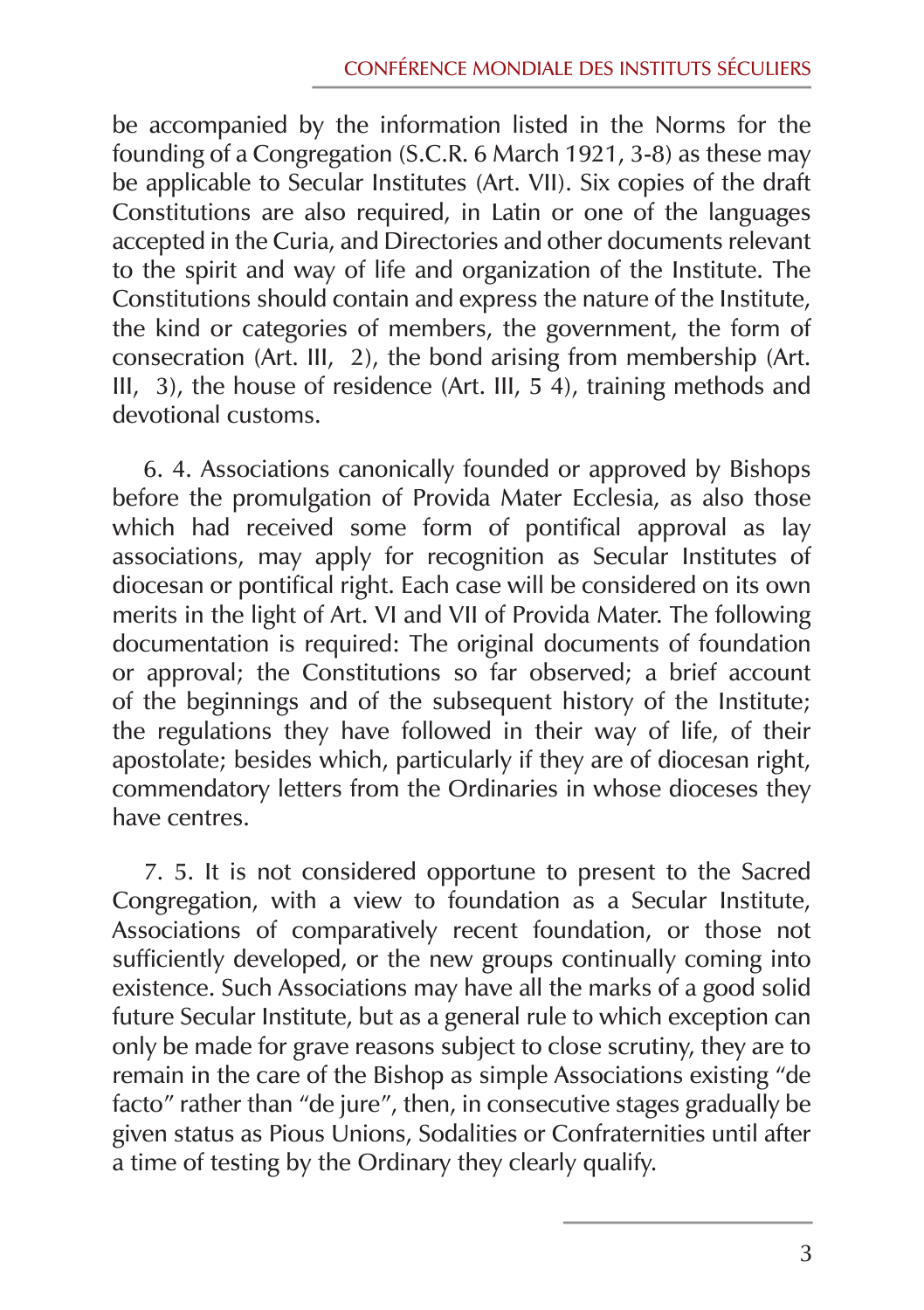8. 6. During this period of development and testing (no. 5) to see whether such Associations really mean to reach full consecration to perfection of life and apostolate, and really have the requisite features of a Secular Institute, care must be taken not to grant concessions, private or public, of essentially Secular Institute features not warranted by the stage they have reached, particularly such as would be difficult to rescind if the application for Secular Institute status were eventually to be turned down. Such premature concessions would give the appearance of pressure on the Authorities to grant or facilitate the permission.

9. 7. For a practical, safe, positive assessment, namely that the Association really leads its members, as secular men and women, to a full consecration and dedication recognizable as a complete state of perfection, substantially that of Religious, the following must be carefully weighed:

10. a) Whether those who are enrolled as members in the stricter sense of the word "over and above the general habitual piety and self-denial" without which a life of perfection would be empty and illusory, are making firm and real profession of the three general evangelical counsels in one of the various forms admitted in Provida Mater (Art. III, 2). But in a broader sense there may be members, attached and incorporated in various degrees, who aspire to the perfect life of the Gospel, and try to live it in their own situation but do not, or cannot, rise to a commitment to all three counsels at the higher level;

11. b) Whether there is a stable, full, mutual bond between members in the specific sense of a) above, and the Association, i.e. whether the member gives himself over completely to the Association and the Association is actually or foreseeably, able and willing to take charge and be canonically responsible. (Art. III, § 3,2);

12. c) Whether the Association has, or is making efforts to acquire, the houses mentioned in Art. III, § 4 of Provida Mater, and under what terms, for the purposes there mentioned.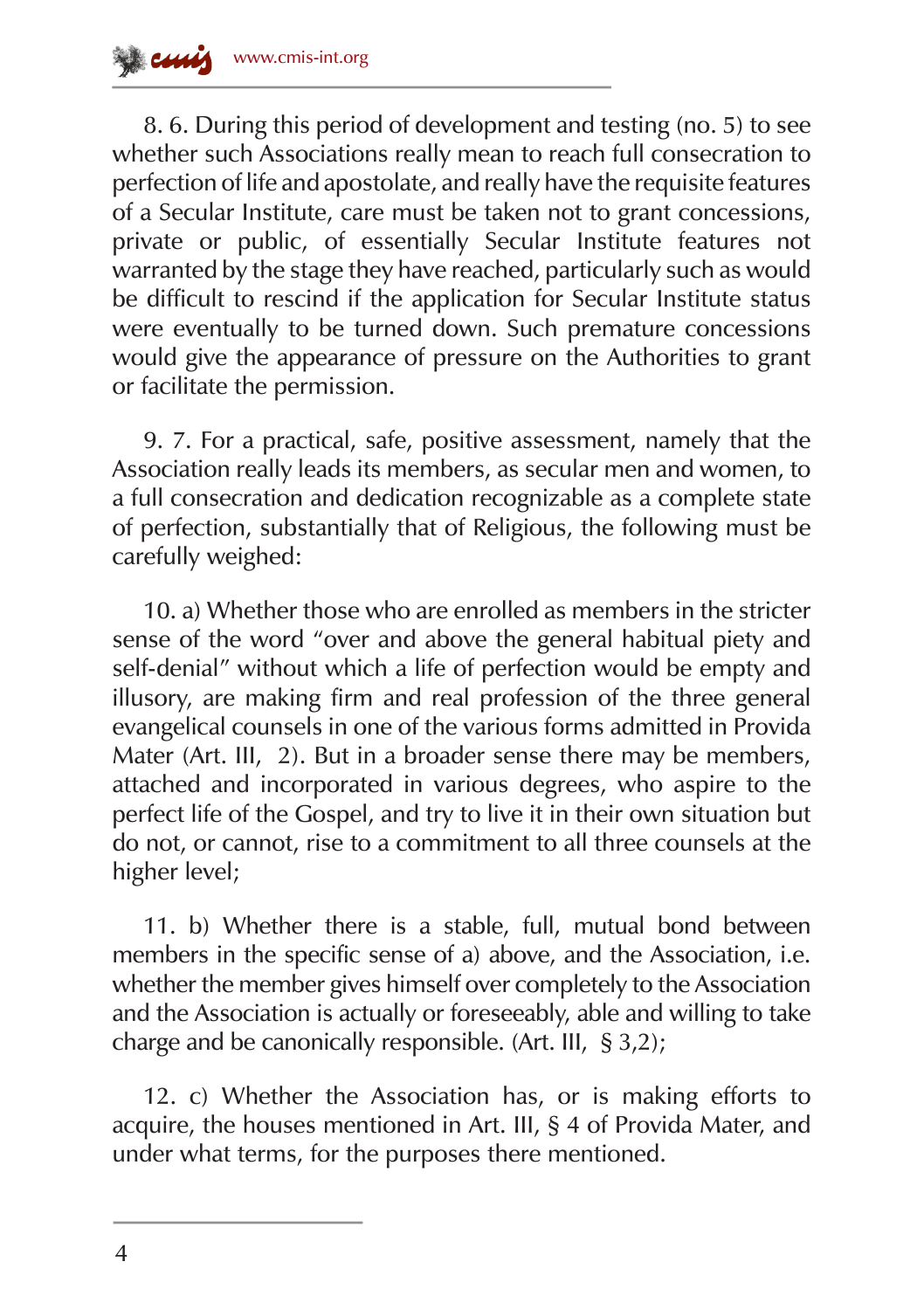13. d) Whether they are steering clear of things incompatible with a true Secular Institute life, e.g. clothing and common life of a Religious type (Tit. XVII, L. II, C.I.C.) (Art. II, 1; Art. III, 4).

14. 8. As provided in Art. II, I, 2 of the Constitution Provida Mater Ecclesia, without prejudice to Art. X, and Art. II, 1,1, Secular Institutes are neither obliged nor allowed to follow the legislation general or particular, proper to Religious or Societies of Common Life. But the Sacred Congregation may adapt and apply to Secular Institutes, by way of exception, some of the rulings proper to those bodies which are equally in place in a Secular Institute context, and may, due allowance being made for all circumstances, require of Secular Institutes some well-tried, more or less general, standards which in the nature of the case apply to both kinds of life.

15. 9. In particular: a) Can. 500, 23, strictly interpreted, is not concerned with Secular Institutes and does not, as it stands, necessarily apply to them, but it will not be unreasonable to see in these rulings a reliable criterion and a clear guideline for the approval and the framework of Secular Institutes.

6. b) Secular Institutes may (Can. 492 § l) by special concession be aggregated to Religious (be they Orders or other kinds of Religious) and accept their help including a degree of real though not canonical direction. Requests for closer dependence than this, implying a diminution of the self-government proper to Secular Institutes, or the assumption by Religious of any degree of patronage or jurisdiction in this respect, shall not, in principle, be favorably considered. If an Institute (particularly of women) positively wishes to accept such dependence and approaches Religious with this in view, such a request shall not be granted except with appropriate safeguards and after careful consideration of the good of the Institute itself and of its spirit and of the nature and manner of the apostolate to which, as a Secular Institute, it is committed.

7. 10. Profession of a state of perfection, in the complete sense of the word, and total consecration to apostolate - these are the obligations assumed by members of a Secular Institute. From both